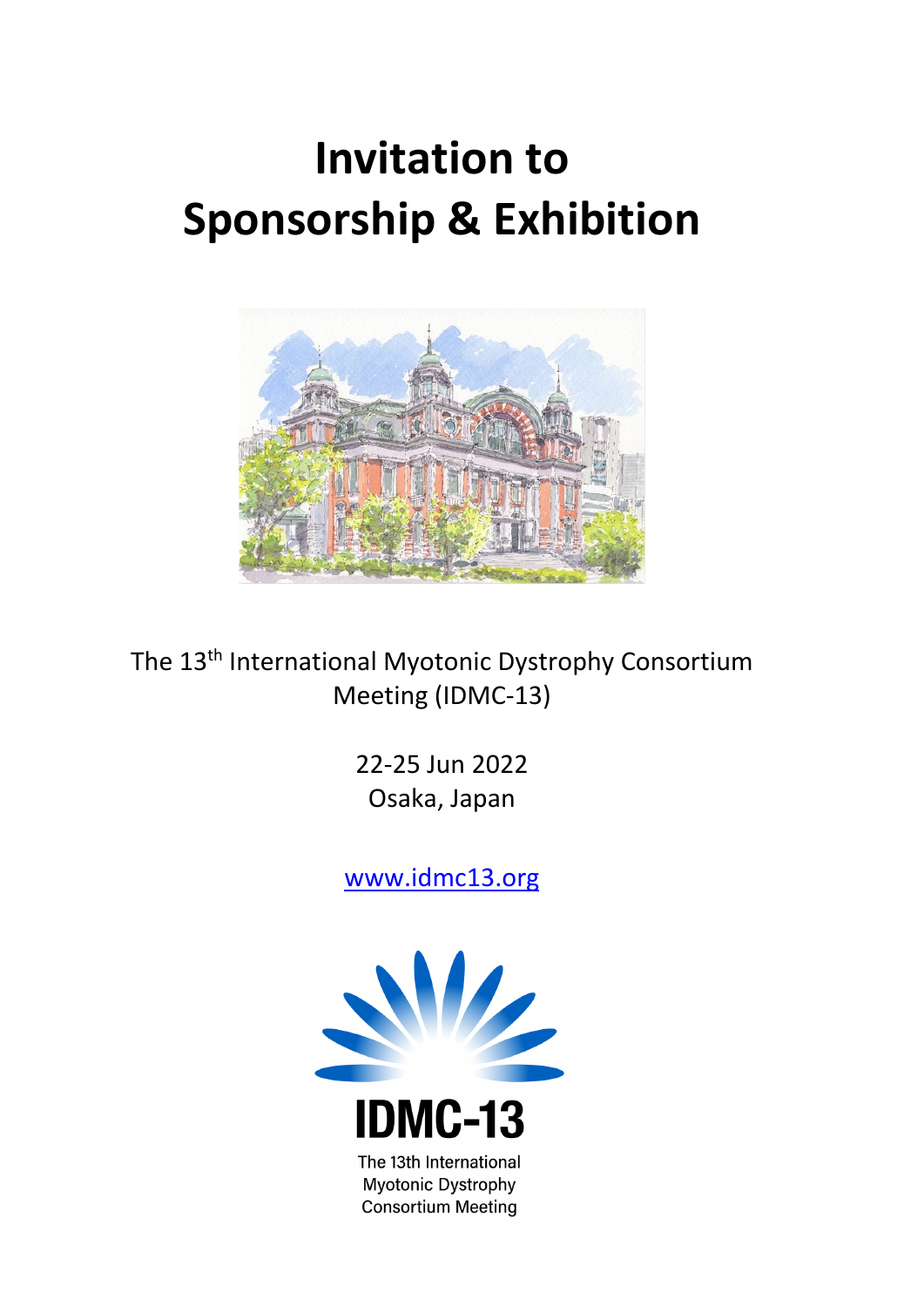## **WELCOME TO OSAKA AND THE 13TH INTERNATIONAL MYOTONIC DYSTROPHY CONSORTIUM MEETING!**

The International Myotonic Dystrophy Consortium, or 'IDMC,' represents a meeting place of the international myotonic dystrophy research community. It is made up of scientists, physicians, and health care professionals whose common aim is to help those afflicted with the disease, whether through improved patient care, focused clinical and scientific research, or development of meaningful treatments that one day may turn the tide against the course of this disease.

COVID-19 has been impacting globally, and IDMC has been postponed for one year from 2021. We were hoping for containment of the pandemic, but unfortunately, it is uncertain whether immigration and quarantine will be normalized in June this year. While we want to stick to the IDMC tradition of bringing together many stakeholders, we do not want to delay research and therapeutic development with further postponements. Therefore, we decided to hold the IDMC-13 in a hybrid style with on-demand delivery.

We are looking forward to a scientifically interesting and important meeting with leading scientists in the field of Myotonic Dystrophy from all around the world.

*Masanori P. Takahashi, MD, PhD, Osaka University Graduate School of Medicine.*

## **KEY CONTACTS**

For questions or further information, please contact:

## **Congress Secretariat**

Academic Brains INC. E-mail: sponsor@idmc13.org Phone: +81 (0)6 -6949-8137 Address: Temmabashi Chiyoda Second Building 1-1-1 Koku-machi Chuo-ku Osaka 540-0033, Japan

## **Congress Venue**

Senri Life Science Center Phone: +81(0) 6-6873-2010, Visiting address: 1-4-2 Higashimachi Shin-Senri Toyonaka, Osaka, Ja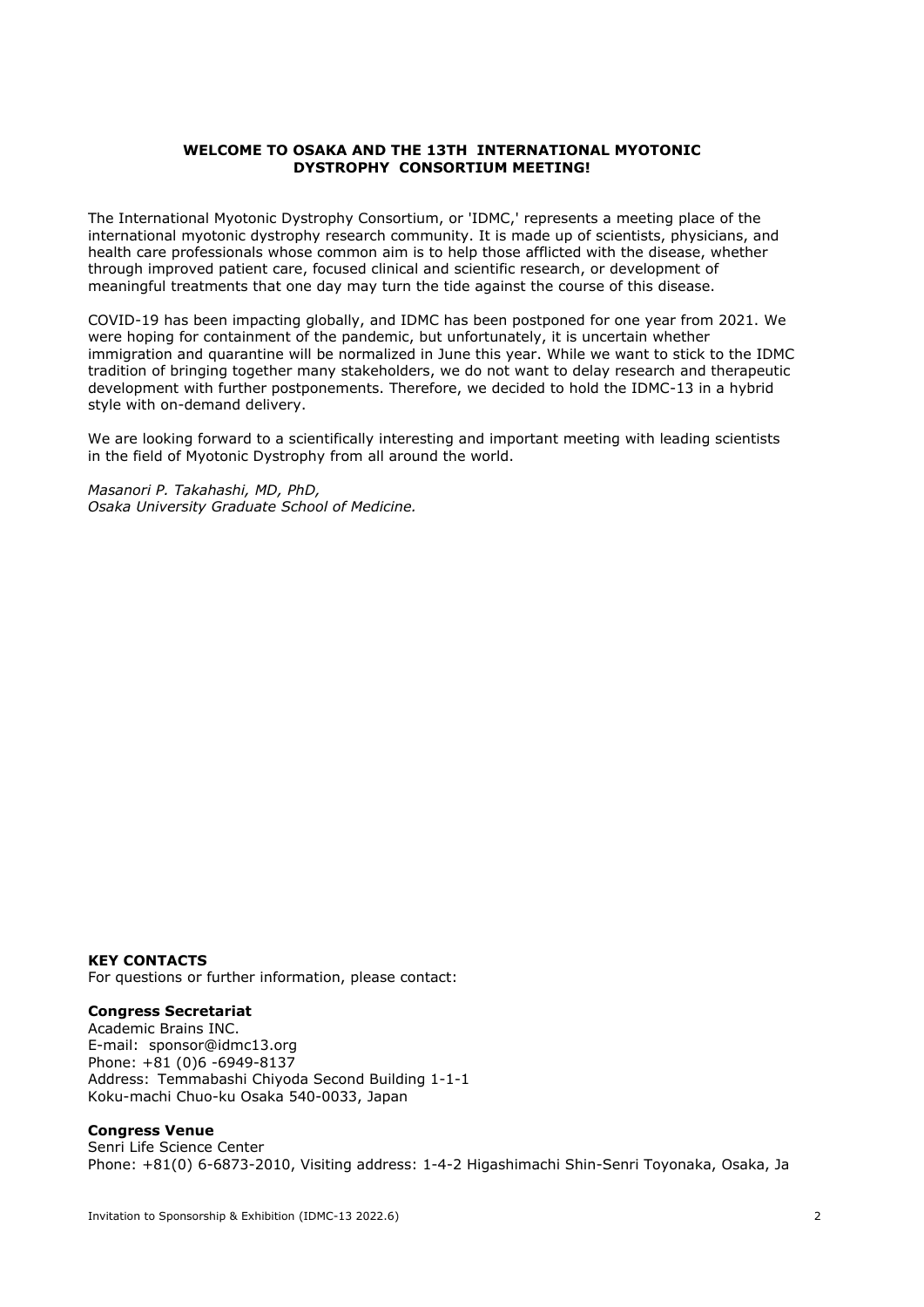## **VIRTUAL EXHIBITION AREA**

The virtual exhibition will be held in official conference web site. Each exhibitor can use one blog page for virtual exhibition content, and put movie and PDF files for PR of their own company. The schedule of the virtual exhibition is planned as follows; Open period of On-demand conference: 22 Jun 2022(Tentative schedule) Deadline of submission of PR Files: 30 April, 2022(Tentative schedule)

## **REGISTRATION**

Complimentary registrations included in the sponsor and/or virtual exhibitor should be made using direct contact with e-mail for the congress secretariat.

## **CATEGORIES OF SPONSORSHIP**

The IDMC-13 meeting in 2022 proposes three sponsorship categories:

- GOLD SPONSOR
- SILVER SPONSOR
- BRONZE SPONSOR

All levels are available to all sponsors. In addition, there are Sponsor items and Exhibition opportunities. The Sponsor Items can be added to both Sponsors and Exhibitors. The indicated acknowledgments are examples and can be tailored to your needs and style.

*All prices in this Invitation to Sponsorship & Exhibition are in JPY.*

## **GOLD SPONSOR JPY 1,000,000**

*Exclusive for 2 sponsors*

#### **VIRTUAL EXHIBITION**

Gold sponsor can use one blog page for virtual exhibition content, and put 2 movie files and 2 PDF files for PR of their own company. PR files to be provided by the sponsor

## **ADVERTISEMENT**

#### **Bag Insert**

Insert of sponsor's item (1 leaflet/brochure) into the conference bags distributed to all delegates. The insert should be provided by the sponsor. Production cost not included.

## **Conference Website**

Company logotype recognized as Gold sponsor and URL link to sponsor's website placed on the conference website start page Inclusion in the List of Sponsors on the conference website [www.idmc13.org](http://www.idmc13.org/)

#### **Advertisement in the electric abstracts**

One full-page 4-color advertisement in the electric abstracts. Ad to be provided by the sponsor. Inclusion in the List of Sponsors & Exhibitors in the Final Program.

**(Tax Included)**

#### **List of Sponsors signage**

Company logotype recognized as a gold sponsor to be shown on signage with the List of Sponsors at the entrance of the conference hall.

#### **Presented as Gold sponsor at the Opening of the Conference**

#### **COMPLIMENTARY REGISTRATIONS**

4 complimentary full registration fees to the conference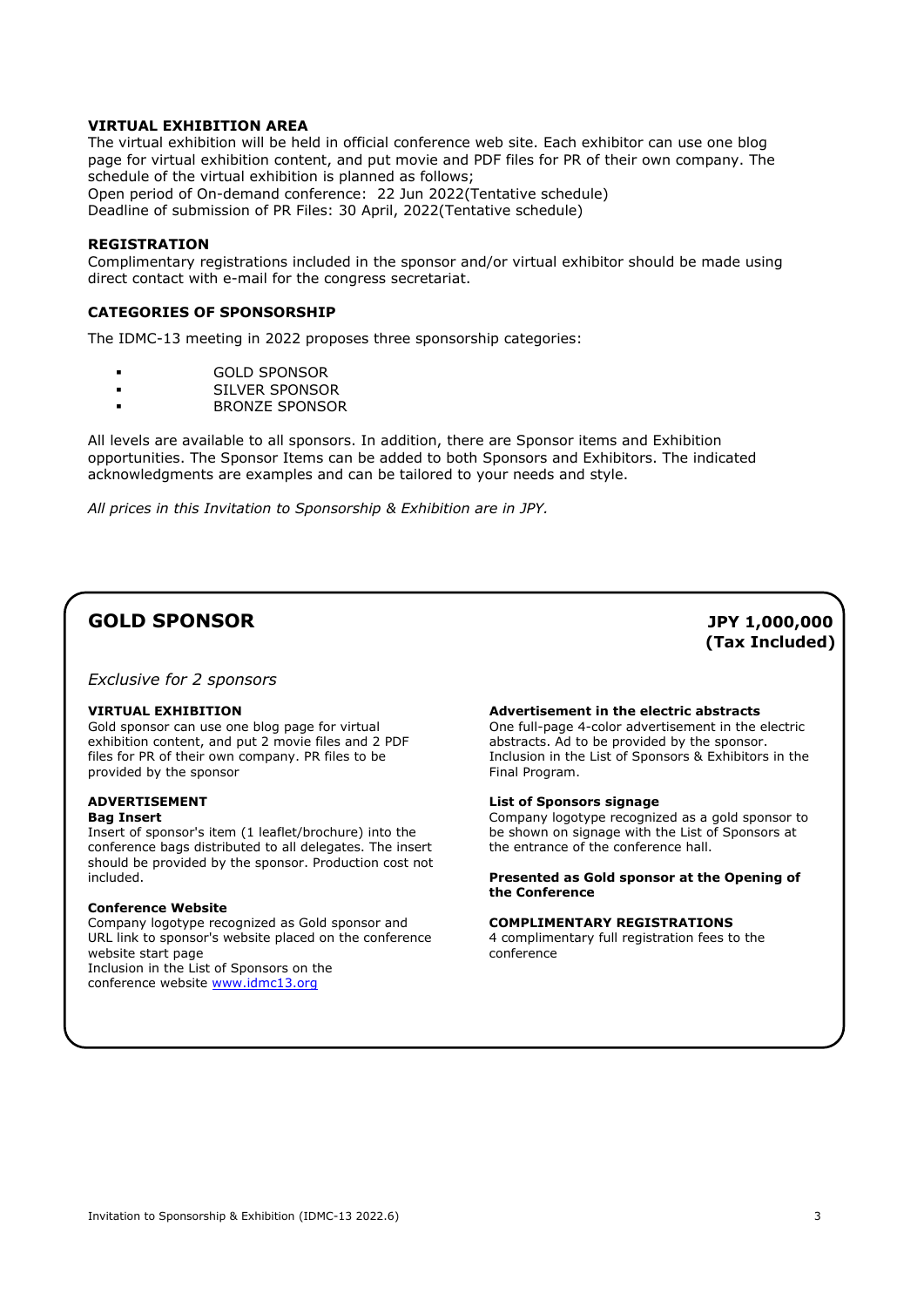## **SILVER SPONSOR JPY 750,000**

## **(Tax Included)**

*Exclusive for 2 sponsors*

#### **VIRTUAL EXHIBITION**

Silver sponsor can use one blog page is virtual exhibition content, and put 2 movie files and 1 PDF file for PR of own company. PR files to be provided by the sponsor

## **ADVERTISEMENT**

**Bag Insert**

Insert of sponsor's item (1 leaflet/brochure) into the conference bags distributed to all delegates. Insert to be provided by the sponsor. Production cost is not included.

## **Conference Website**

Company logotype recognized as Silver sponsor and URL link to sponsor's website placed on the conference website start page Inclusion in the List of Sponsors & Exhibitors on the conference website [www.idmc13.org](http://www.idmc13.org/)

### **Advertisement in the electric abstracts**

One half-page 4-color advertisement in the electric abstracts. Ad to be provided by the sponsor. Inclusion in the List of Sponsors & Exhibitors in the Final Program

#### **List of Sponsors Signage**

Company logotype recognized as a silver sponsor to be shown on signage with the List of Sponsors at the entrance of the conference hall.

#### **Presented as Silver Sponsor at the opening of the Conference**

#### **COMPLIMENTARY REGISTRATION**

3 complimentary full registration fee to the conference.

## **BRONZE SPONSOR JPY 500,000**

*Exclusive for 2 sponsors*

## **VIRTUAL EXHIBITION**

Bronze sponsor can use one blog page is virtual exhibition content, and put 1 movie file and 1 PDF file for PR of own company. PR files to be provided by the sponsor

## **ADVERTISEMENT**

**Bag Insert**

Insert of sponsor's item (1 leaflet/brochure) into the conference bags distributed to all delegates. Insert to be provided by the sponsor. Production cost not included.

## **Conference Website**

Company logotype recognized as a Bronze sponsor and URL link to sponsor's website placed on the conference website start page Inclusion in the List of Sponsors & Exhibitors on the conference website **www.idmc13.org** 

#### **Advertisement in the electric abstracts**

One half-page 4-color advertisement in the electric abstracts. Ad to be provided by the sponsor. Inclusion in the List of Sponsors & Exhibitors in the Final Program

#### **List of Sponsors Signage**

Company logotype recognized as a bronze sponsor to be shown on signage with the List of Sponsors at the entrance of the conference hall.

### **Presented as Bronze Sponsor at the opening of the Conference**

#### **COMPLIMENTARY REGISTRATION**

2 complimentary full registration fee to the conference.

## **(Tax Included)**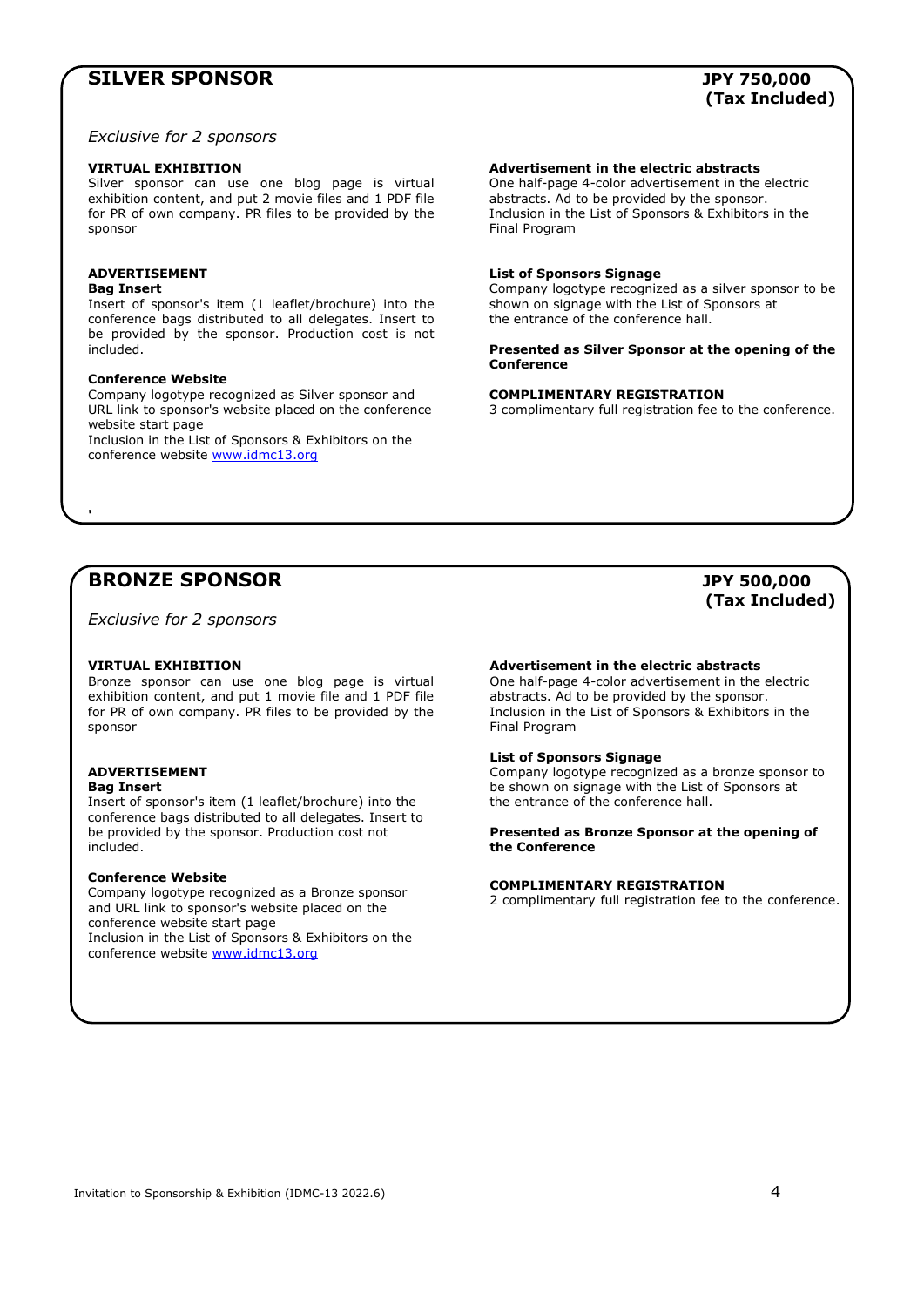## **VIRTUAL EXHIBITION PAGE**

## **VIRTUAL EXHIBITION PAGE**

## **EXHIBITION PAGE**

Each virtual exhibition page is set on the conference website as content accessible for only participants. Participants can view the content from preview to ondemand presentation periods.

Virtual exhibition page will be made by one HTML page including 1 streaming movie file and 1 PDF file.

Detailed information of page and file will be announced from the secretariat office after your submission.

## **ADVERTISEMENT**

Inclusion in the List of Exhibitor on the congress website [www.idmc13.org](http://www.idmc13.org/) (no logo) Company logotype recognized as an exhibitor in the electric abstracts Inclusion in the List of Exhibitors in the electric abstracts.

**JPY 100,000 (Tax Included)**

**COMPLIMENTARY REGISTRATION**

1 complimentary full registration fee to the conference excl. conference dinne

## **VIRTUAL EXHIBITION (For non-profit organization)**

A virtual exhibition opportunity is provided free of charge for non-profit organizations. The page will be set on the conference page, which is viewable to the public. Please contact [sponsor@idmc13.org](mailto:sponsor@idmc13.org) for details.

## **Electric Abstracts Advertising**

## **Electric Abstracts Advertising**

**Front side 1P (4 colour) Back side 1/2P (4 colour) Front side 1P (Black and White) Back side 1/2P (Black and White)** **JPY 180,000 JPY 100,000 JPY 100,000 JPY 70,000**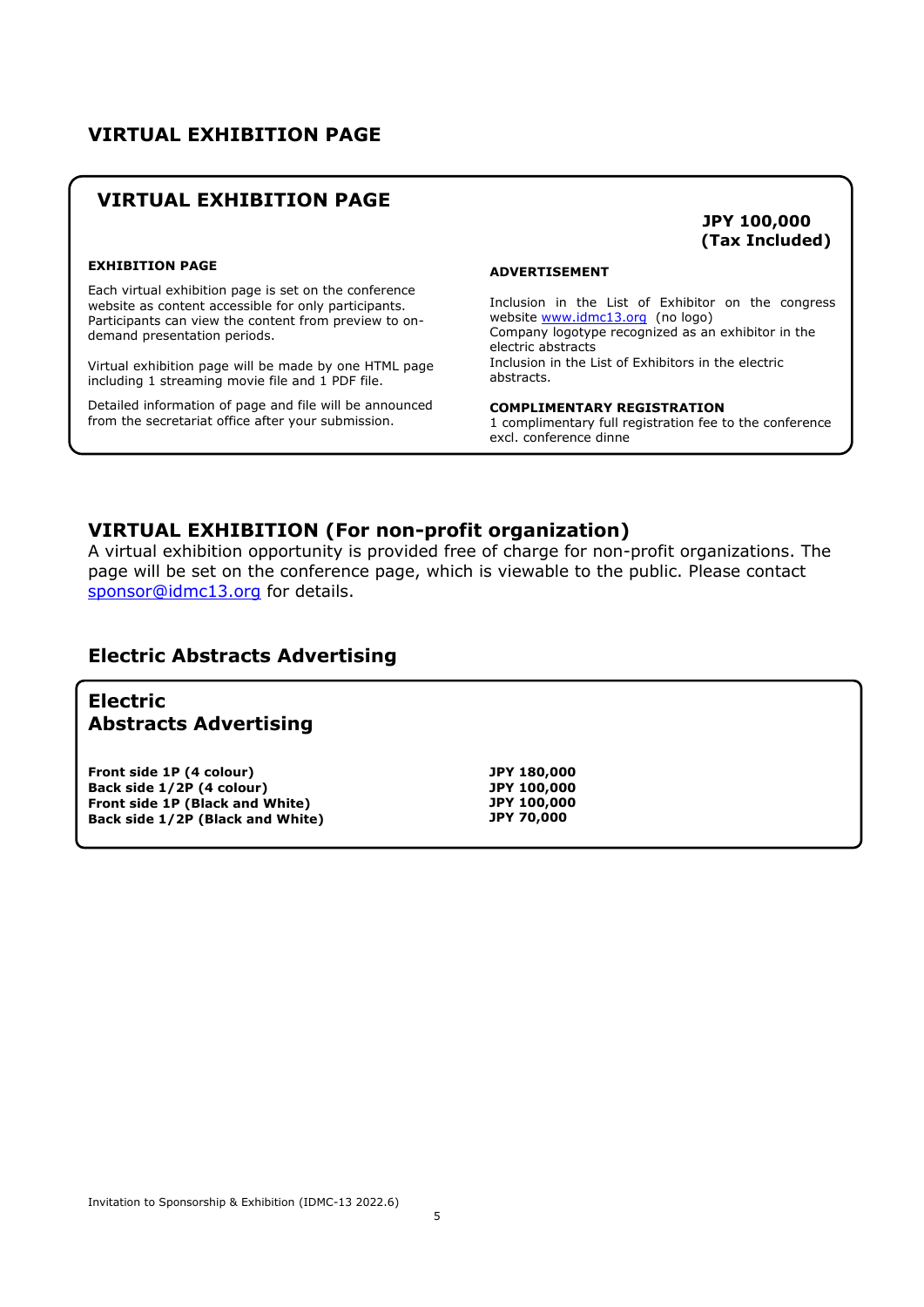## **SPONSOR ITEMS**

## *Available to all Sponsors & Exhibitors*

Listed below are other opportunities available for your organization to support the IDMC-13 Conference. Further information and costs are available upon request. All contributions to the success of this event are highly valued.

**Bag Insert – JPY 50,000**

**Insert of sponsor's item (1 leaflet/brochure) into the conference bags distributed to all delegates. Insert to be provided by the sponsor. Production cost is not included.**

**(All prices include Japanese Governmental Tax)**